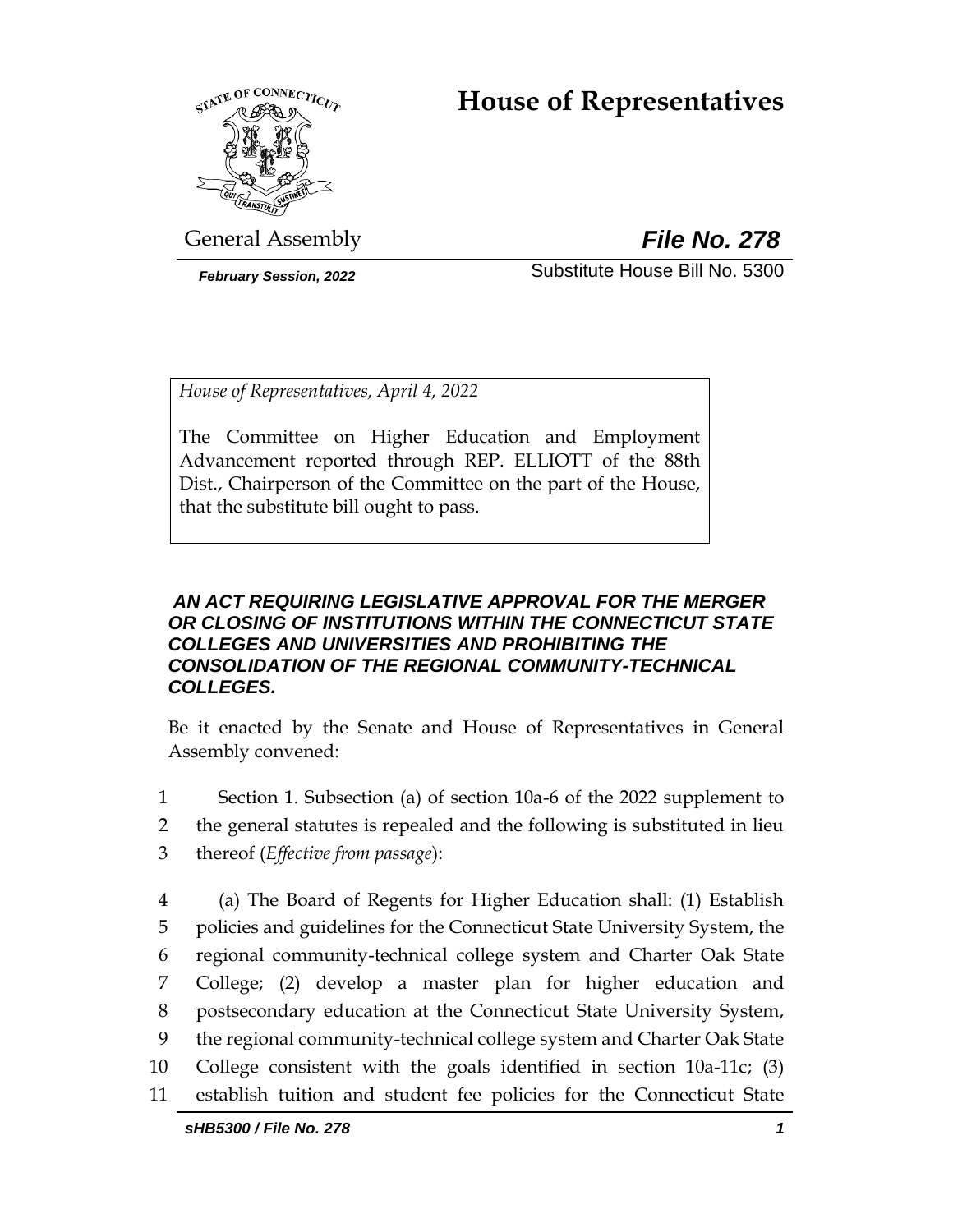University System, the regional community-technical college system and Charter Oak State College; (4) monitor and evaluate the effectiveness and viability of the state universities, the regional community-technical colleges and Charter Oak State College in accordance with criteria established by the board; (5) **[**merge or close**]** 17 recommend a merger or closing of institutions within the Connecticut State University System, the regional community-technical college system and Charter Oak State College in accordance with criteria established by the board, provided (A) such **[**recommended merger or closing**]** recommendation shall require a two-thirds vote of the board, **[**and**]** (B) the board shall send notice of such recommended merger or closing, **[**shall be sent**]** in accordance with the provisions of section 11- 24 4a, to the joint standing committee of the General Assembly having cognizance **[**over**]** of matters relating to higher education, and **[**to the General Assembly**]** (C) such recommended merger or closing shall be 27 approved by a majority vote of both houses of the General Assembly or rejected by a majority vote of either house of the General Assembly not 29 later than one year after receiving notice by the board pursuant to subparagraph (B) of this subdivision or the adjournment of the next regular session of the General Assembly, whichever is later, provided, 32 if the General Assembly fails to act, such recommended merger or closing shall be deemed approved; (6) review and approve mission statements for the Connecticut State University System, the regional community-technical college system and Charter Oak State College and role and scope statements for the individual institutions and campuses of such constituent units; (7) review and approve any recommendations for the establishment of new academic programs submitted to the board by the state universities within the Connecticut State University System, the regional community-technical colleges and Charter Oak State College, and, in consultation with the affected constituent units, provide for the initiation, consolidation or termination of academic programs; (8) develop criteria to ensure acceptable quality in (A) programs at the Connecticut State University System, the regional community-technical college system and Charter Oak State College, and (B) institutions within the Connecticut State University System and the regional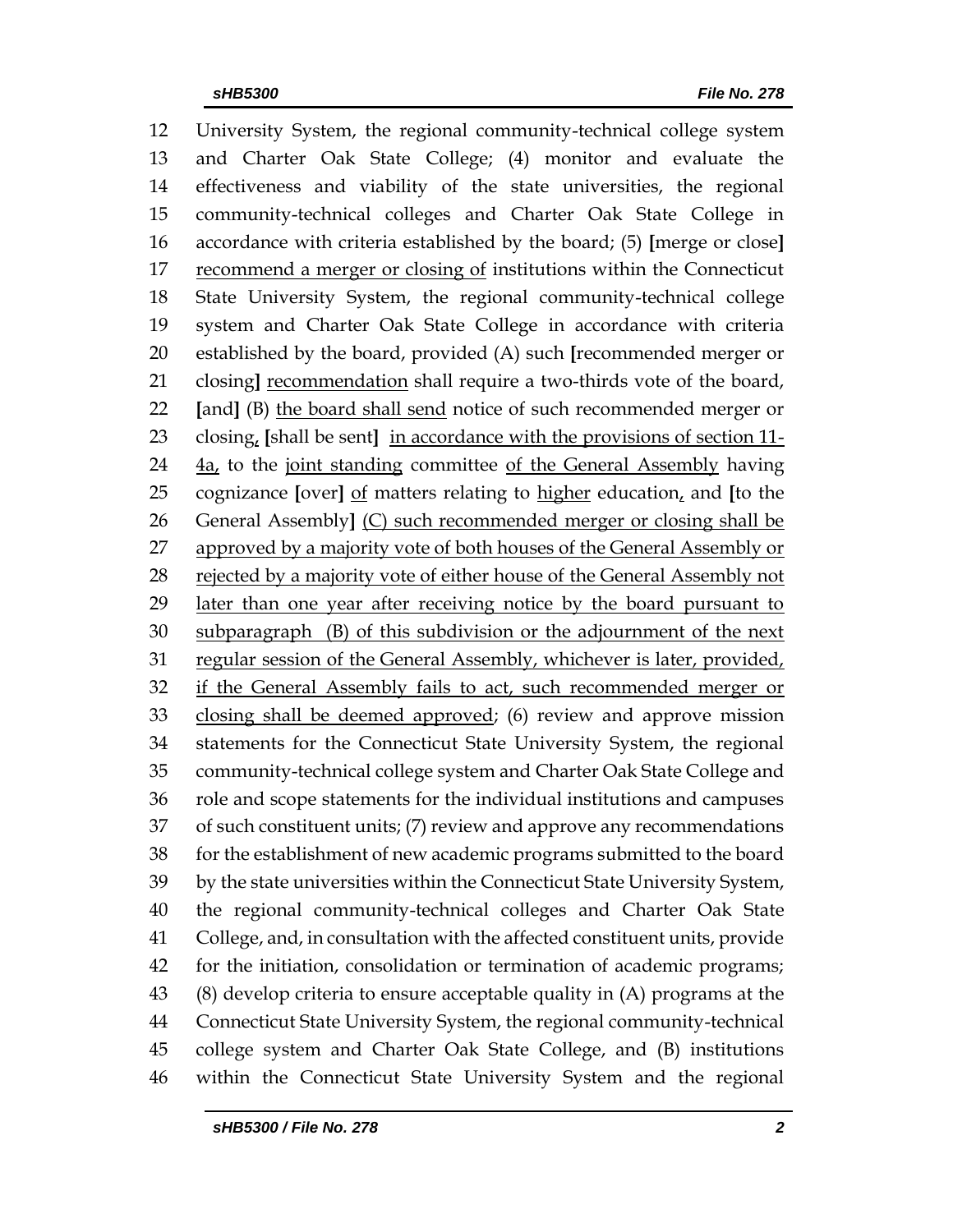community-technical college system and enforce standards through licensing and accreditation; (9) prepare and present to the Governor and General Assembly, in accordance with section 10a-8, consolidated operating and capital expenditure budgets for the Connecticut State University System, the regional community-technical college system and Charter Oak State College developed in accordance with the provisions of said section 10a-8; (10) review and make recommendations on plans received from the Connecticut State University System, the regional community-technical college system and Charter Oak State College to implement the goals identified in section 10a-11c; (11) appoint advisory committees with representatives from public and independent institutions of higher education to study methods and proposals for coordinating efforts of the public institutions of higher education under its jurisdiction with The University of Connecticut and the independent institutions of higher education to implement the goals identified in section 10a-11c; (12) evaluate (A) means of implementing the goals identified in section 10a-11c, and (B) any recommendations made by the Planning Commission for Higher Education in implementing the strategic master plan pursuant to section 10a-11b through alternative and nontraditional approaches such as external degrees and credit by examination; (13) coordinate programs and services among the Connecticut State University System, the regional community-technical college system and Charter Oak State College; (14) assess opportunities for collaboration with The University of Connecticut and the independent institutions of higher education to implement the goals identified in section 10a-11c; (15) make or enter into contracts, leases or other agreements in connection with its responsibilities under this part, provided all acquisitions of real estate by lease or otherwise shall be subject to the provisions of section 4b-23; (16) be responsible for the care and maintenance of permanent records of institutions of higher education dissolved after September 1, 1969; (17) prepare and present to the Governor and General Assembly legislative proposals affecting the Connecticut State University System, the regional community-technical college system and Charter Oak State College; (18) develop and maintain a central higher education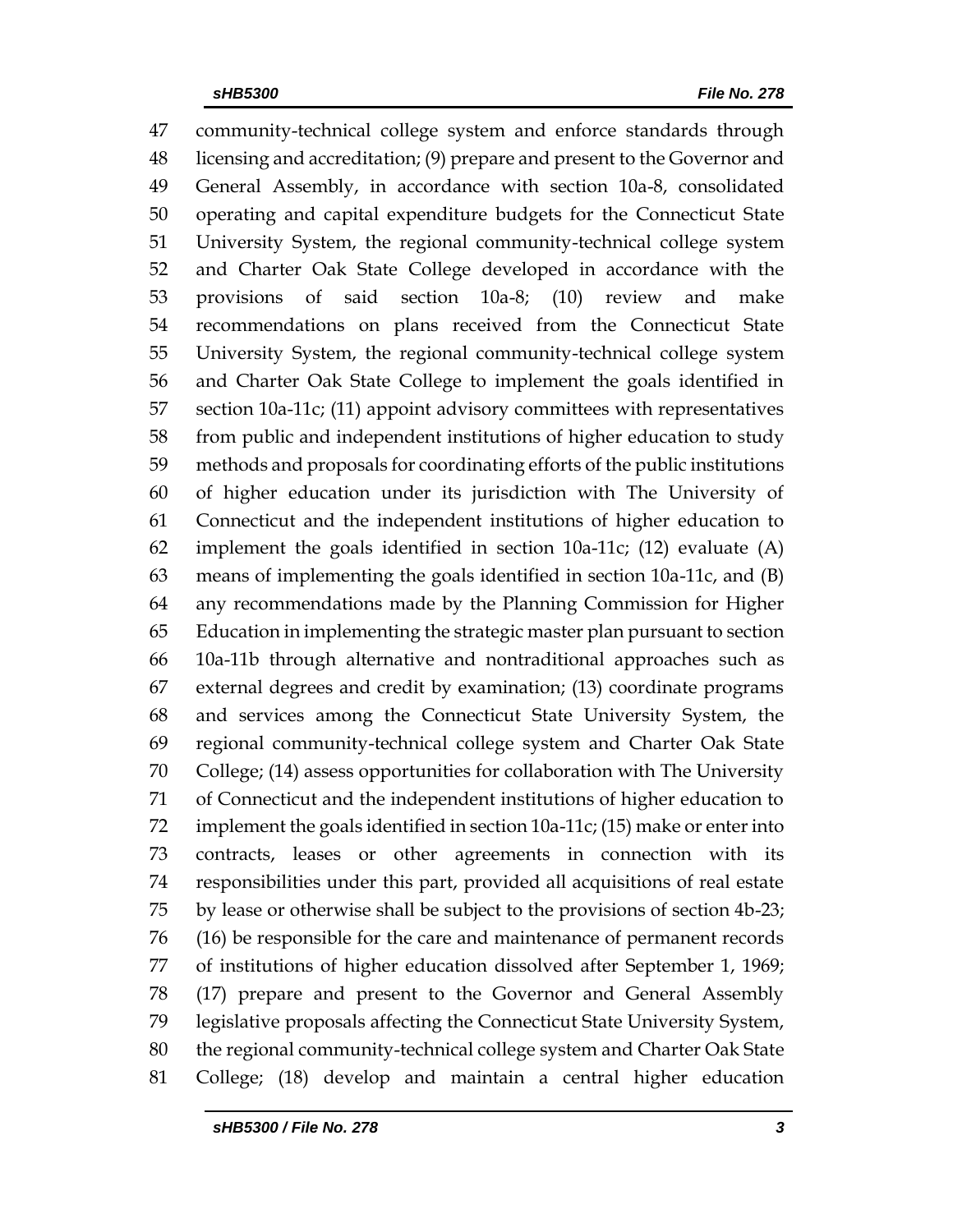information system and establish definitions and data requirements for the Connecticut State University System, the regional community- technical college system and Charter Oak State College; (19) until June 30, 2024, report all new programs and program changes at the Connecticut State University System, the regional community-technical college system and Charter Oak State College to the Office of Higher Education; and (20) undertake such studies and other activities as will best serve the higher educational interests of the Connecticut State University System, the regional community-technical college system and Charter Oak State College.

 Sec. 2. (*Effective from passage*) Notwithstanding subdivision (5) of subsection (a) of section 10a-6 of the general statutes, as amended by this act, the Board of Regents for Higher Education shall not pursue merger, closure or consolidation of the regional community-technical colleges into one community-technical college through any regional accrediting association recognized by the Secretary of the United States Department of Education.

This act shall take effect as follows and shall amend the following sections: Section 1 *from passage* 10a-6(a) Sec. 2 *from passage* New section

## *Statement of Legislative Commissioners:*

In Section  $1(a)(5)(B)$ , "the board shall send" was added and "shall be sent" was bracketed for clarity, and in Section  $1(a)(5)(C)$ , "subparagraph (A)" was changed to "subparagraph (B)" for accuracy.

*HED Joint Favorable Subst.*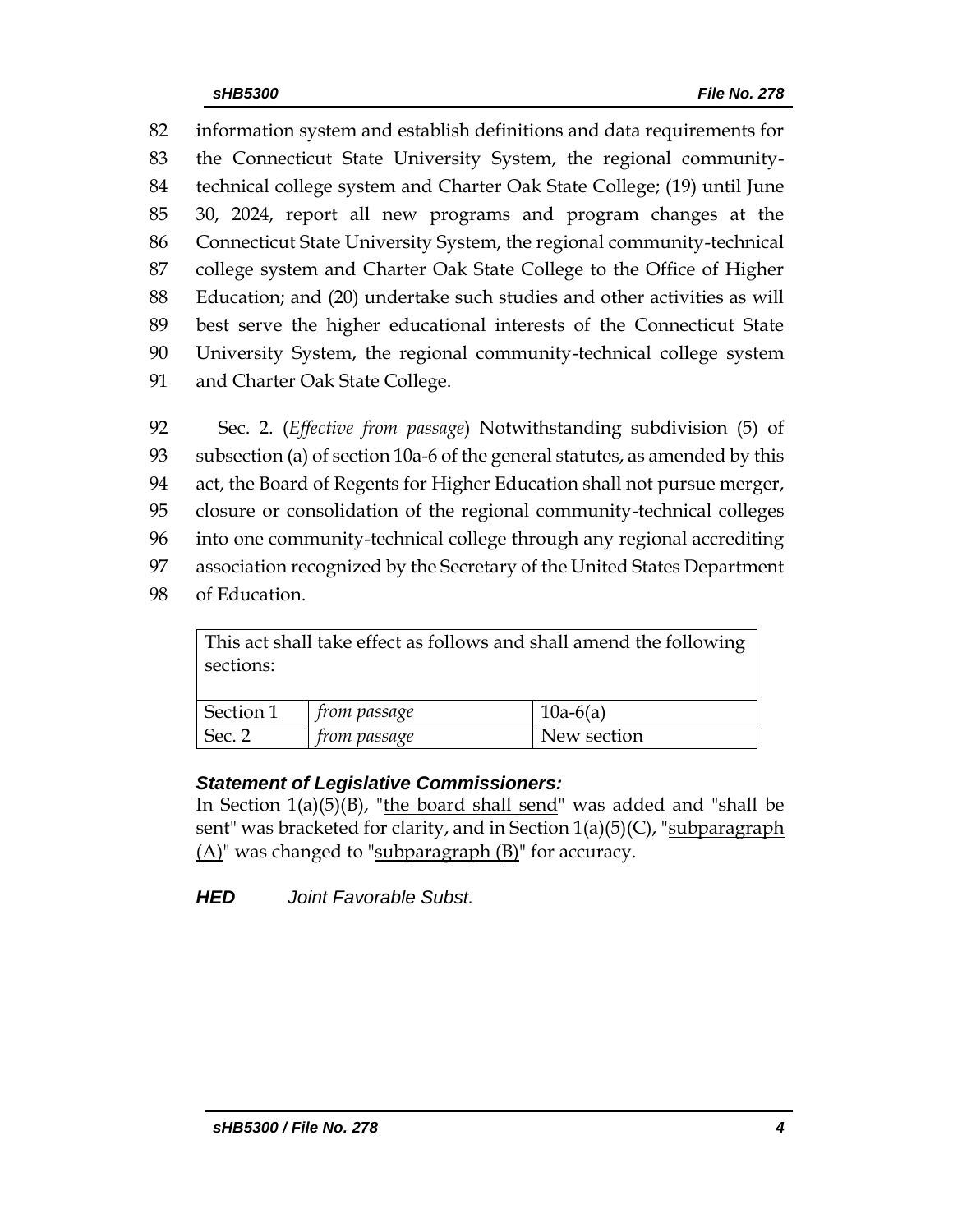*The following Fiscal Impact Statement and Bill Analysis are prepared for the benefit of the members of the General Assembly, solely for purposes of information, summarization and explanation and do not represent the intent of the General Assembly or either chamber thereof for any purpose. In general,*  fiscal impacts are based upon a variety of informational sources, including the analyst's professional *knowledge. Whenever applicable, agency data is consulted as part of the analysis, however final products do not necessarily reflect an assessment from any specific department.*

#### *OFA Fiscal Note*

#### *State Impact:*

| <b>Agency Affected</b>      | <b>Fund-Effect</b> | FY 23 \$    | FY 24 \$    |
|-----------------------------|--------------------|-------------|-------------|
| Board of Regents for Higher | Various - Cost     | Significant | Significant |
| Education                   |                    |             |             |
| Note: Various=Various       |                    |             |             |

#### *Municipal Impact:* None

#### *Explanation*

The bill, which prevents community college consolidation, is anticipated to result in a significant cost to the Board of Regents (BOR), potentially beginning in FY 22 and continuing into the future. The bill also establishes a new legislative approval process of certain other community college changes that may occur, which may prevent or delay any associated costs or savings.

**Section 2** ends the community college consolidation process that is currently underway and prevents any similar future effort, effective immediately. This results in a significant cost to the BOR community colleges, which may begin in FY 22, because the board consequently must re-hire numerous campus-level leadership positions for accreditation maintenance of the 12 community colleges. It is anticipated that these costs will exceed, by millions of dollars, the savings from simultaneous layoffs and title downgrading of regional and consolidated-college personnel. In FY 23, it is estimated that the net savings due to the consolidation will be \$10.9 million (savings of \$35 million partially offset by costs of \$24.1 million).

The consolidation, which the BOR began in 2017, has resulted in a net savings through: (1) many manager-level positions at the college level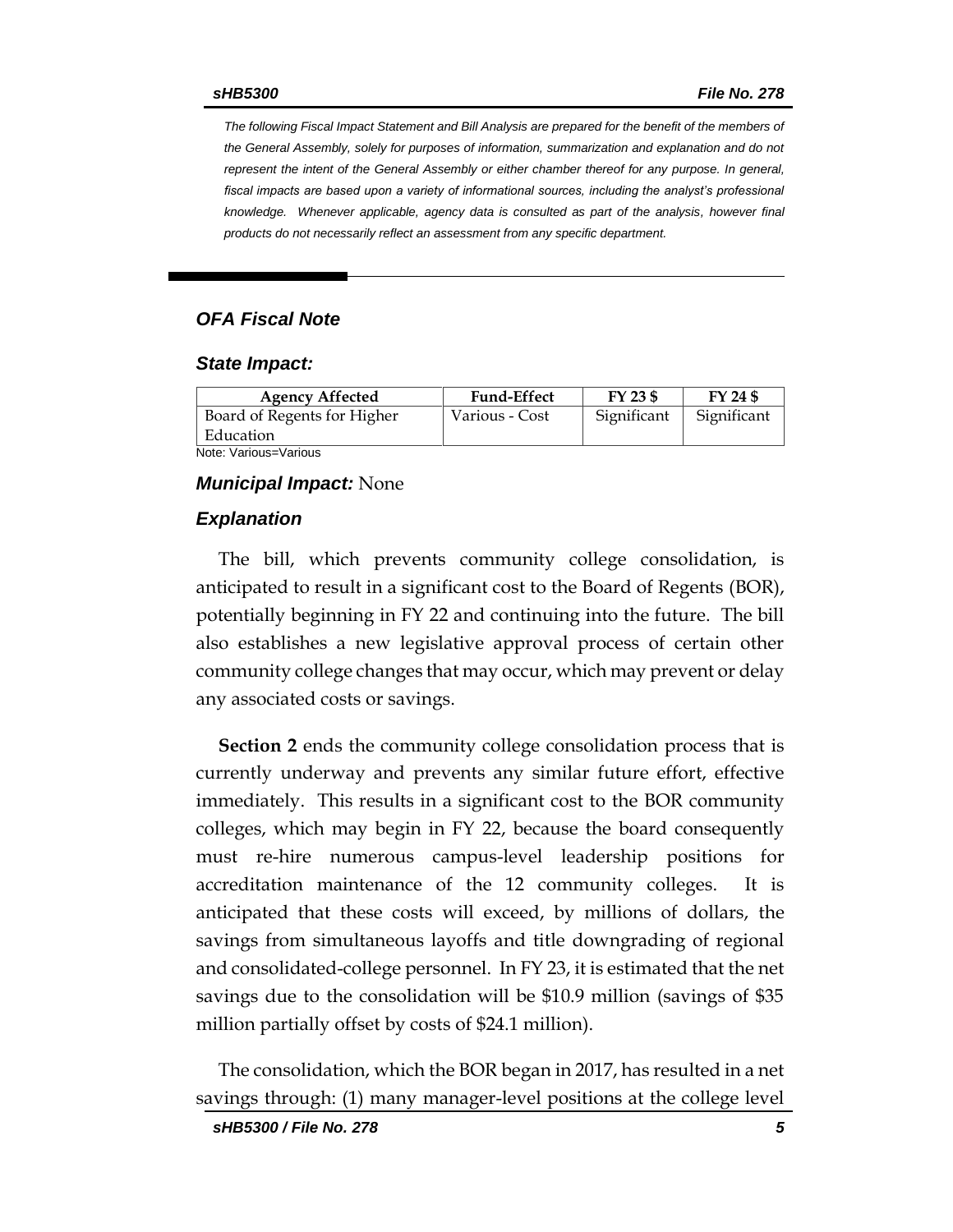being held open, combined, or refilled at lower costs on an interim basis; (2) the formation of a regional structure that contains several directorlevel positions being phased out at the 12 colleges along with new regional president and regional workforce development positions; and (3) the formation of an executive-level structure along with shared services for some administrative functions. The costs of the new positions are substantial but less than the savings at the college level.

A few examples of the position changes at the college level are: (1) the Director of Finance positions are being phased out to the highest collegelevel position of Associate Director of Finance, as many functions move to shared services and leadership is shifted to the consolidated college; and (2) the Director of Human Resources positions are being phased out to one director position in each of the three regions, with a generalist staff person on each college campus and specialized functions at the consolidated college.

**Section 1** may prevent or delay for up to 12 to 16 months any savings or costs anticipated to result from any other college or university merger or closure recommended by the Board of Regents. The bill requires an affirmative vote of the General Assembly within a specified timeframe equal to 12 to 16 months in order for the merger or closure to proceed (or the recommendation is deemed accepted), which delays any anticipated costs or savings. The length of the delay would be equal to the amount of time between the General Assembly receiving merger or closure notice and the date of an affirmative vote (or deemed acceptance). If within the voting timeframe one chamber of the General Assembly rejects the merger or closure, the merger or closure will be halted, which prevents the realization of any savings or costs that would have resulted.

### *The Out Years*

The annualized ongoing fiscal impact identified above would continue into the future subject to inflation.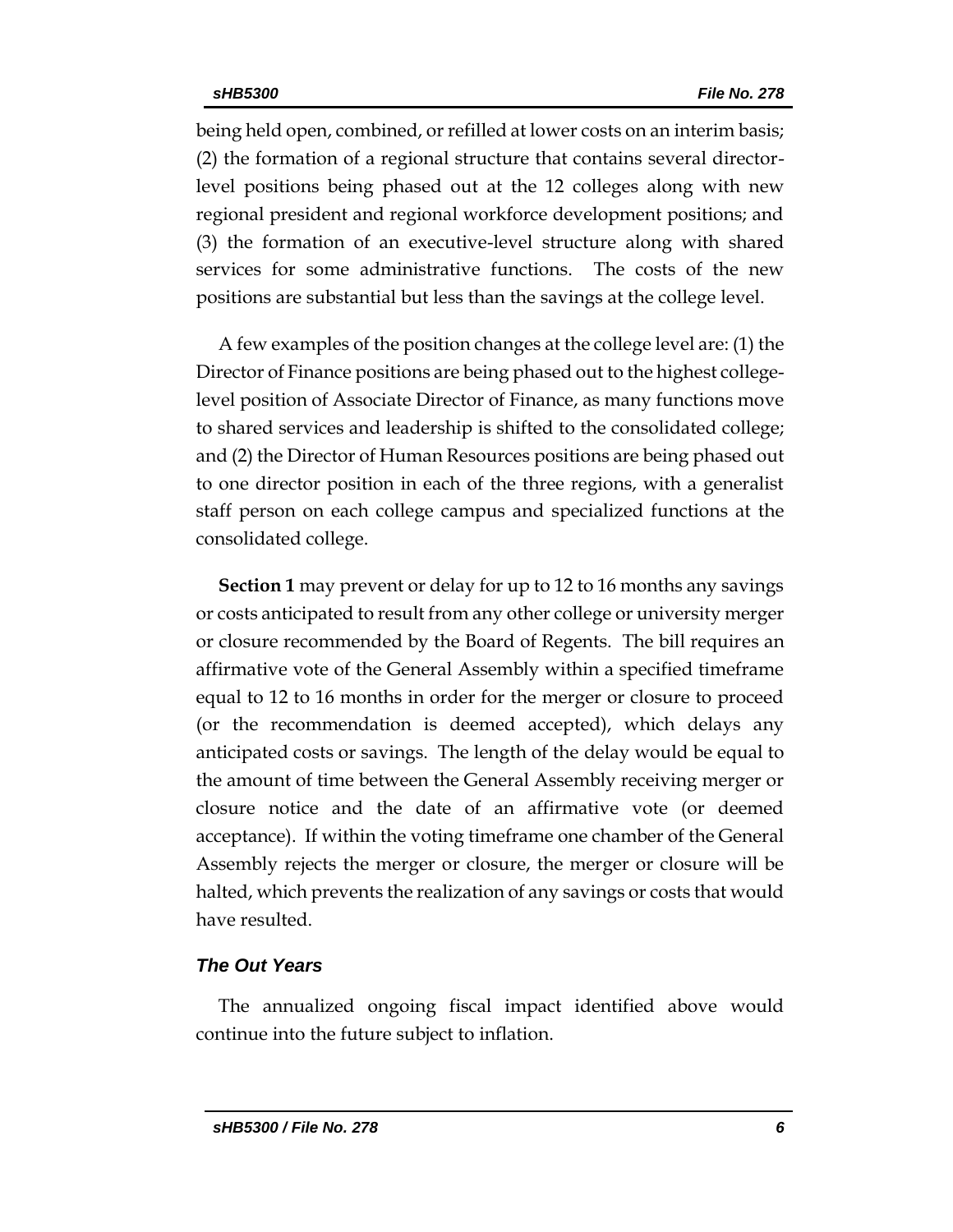## **OLR Bill Analysis sHB 5300**

### *AN ACT REQUIRING LEGISLATIVE APPROVAL FOR THE MERGER OR CLOSING OF INSTITUTIONS WITHIN THE CONNECTICUT STATE COLLEGES AND UNIVERSITIES AND PROHIBITING THE CONSOLIDATION OF THE REGIONAL COMMUNITY-TECHNICAL COLLEGES.*

#### **SUMMARY**

This bill eliminates the Board of Regents for Higher Education's (BOR's) authority to merge or close institutions within the Connecticut State University and regional community-technical college systems and Charter Oak State College. The bill instead authorizes BOR to make merger or closing recommendations to the legislature, except as described below. Relatedly, the bill (1) creates new legislative notice requirements that BOR must follow when recommending an institutional merger or closure and (2) establishes mechanisms for the legislature to approve or reject BOR's recommendations.

The bill prohibits BOR from pursuing merger, closure, or consolidation of the community colleges into a single community college through a U.S. Department of Education-approved regional accrediting association. (The New England Commission of Higher Education (NECHE) is Connecticut's regional accrediting body.) BOR is currently pursuing this type of consolidation with NECHE with the goal of operating as a single institution beginning in the fall 2023 semester.

EFFECTIVE DATE: Upon passage

### **BOR'S MERGER AND CLOSURE AUTHORITY**

Under current law, BOR may merge or close the above institutions upon a two-thirds vote of its members and after notifying the General Assembly and the Education Committee about the recommended merger or closure. The bill instead requires (1) BOR to notify only the